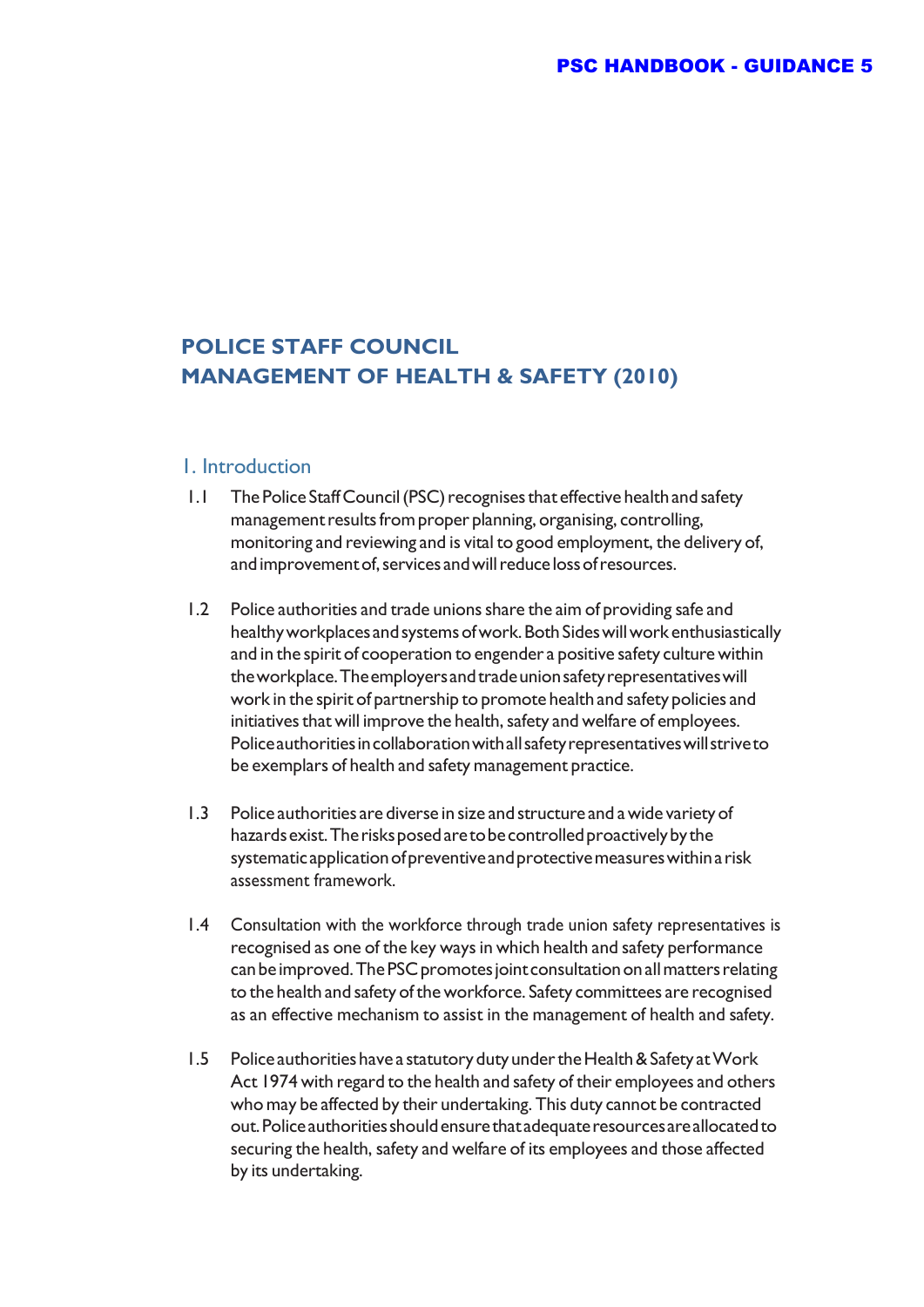## 2. Joint Consultation

- 2.1 The PSC accepts that the development and implementation of other policies could impact on health and safety, and must be subject to effective consultation with a view to reaching agreement. The sharing of information and experience between trade union representatives and management in the spirit of cooperation and partnership should be encouraged and is underpinned by regulations especially in the developmentof preventive and protective measures, i.e. the risk assessment framework.
- 2.2 Full use must be made of safety representatives and safety committees. This will include the provision of information, opportunities for attendance at approved union/TUC training, arrangements to investigate health and safety mattersandprovisionforjointsafetycommitteestoreviewtheeffectiveness of policies and procedures. Joint safety committees should deal not only with those matters required by regulation but also such other issues as may be agreed.

## 3. Police Authorities should recognise that:

- the health and safety and well-being of the workforce is crucial to the proper functioning of the authority and the provision of its services.
- health and safety must be adequately considered in policy development and in the decision making process at all levels by both staff/officers and members of the authority.
- commitment to health and safety is necessary from the top of the authority at both authority member and officer level. As such there should be a designated person at both member and director (first or second tier) level with the role of driving up health & safety standards. Employees at a II levels must understand and accept their health and safety responsibilities.
- health and safety management should be incorporated in the police authority's performance monitoring and reporting arrangements and improvement planning process.
- services are now delivered in many ways e.g. by contractors and in partnership with both the voluntary and private sectors. Authorities must have a system in place to satisfy themselves that contractors and partners have the ability and resources for effectively managing health and safety, thus protecting all who may be affected. Health & safety must be incorporatedintocontractsandpartnershipagreementsandthe performance properly monitored. Contracts and partnership agreements